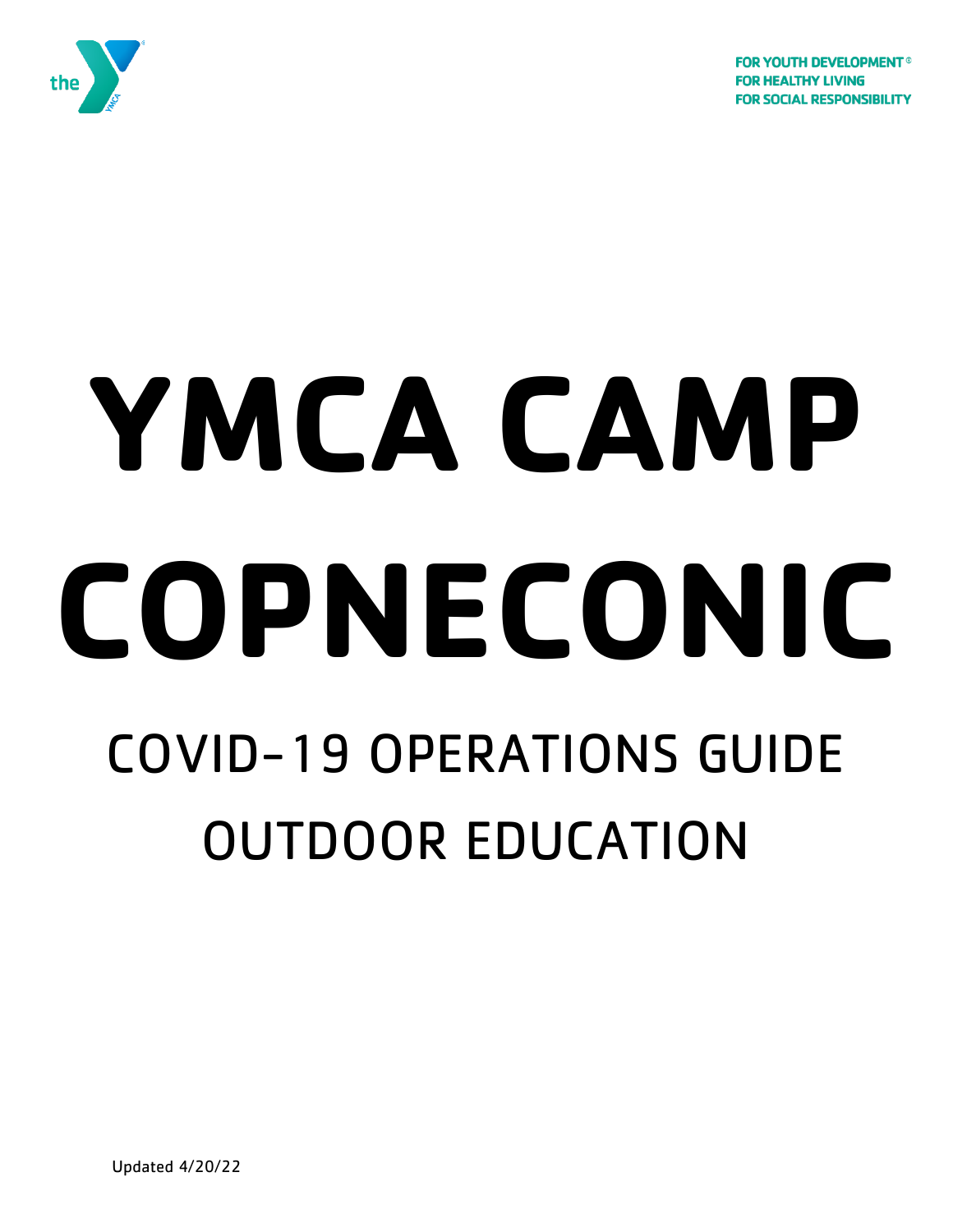# **CONTENTS**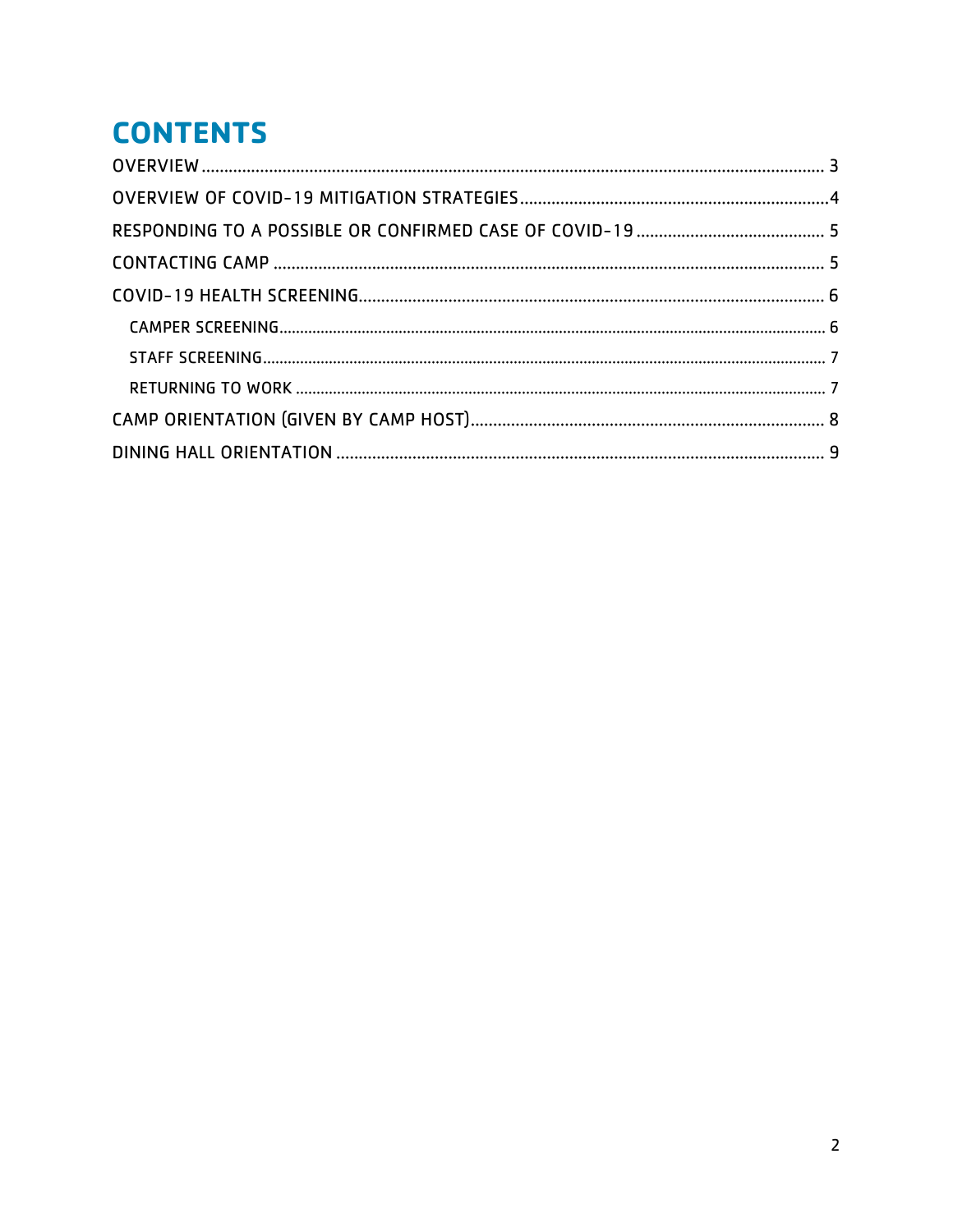### <span id="page-2-0"></span>**OVERVIEW**

YMCA Camp Copneconic is committed to following best practices in mitigating risks associated with COVID 19. We take recommendations from the following agencies to shape our practices:

- The YMCA of the USA & The YMCA Camping Cabinet
- The American Camping Association
- The Michigan Department of Licensing and Regulatory Affairs (LARA)
- The Centers for Disease Control
- Genesee County Health Department

We will continue to update our policies and procedures as these organizations update their recommendations. Any changes will be communicated to staff and families. This guide was last updated 4/20/2022.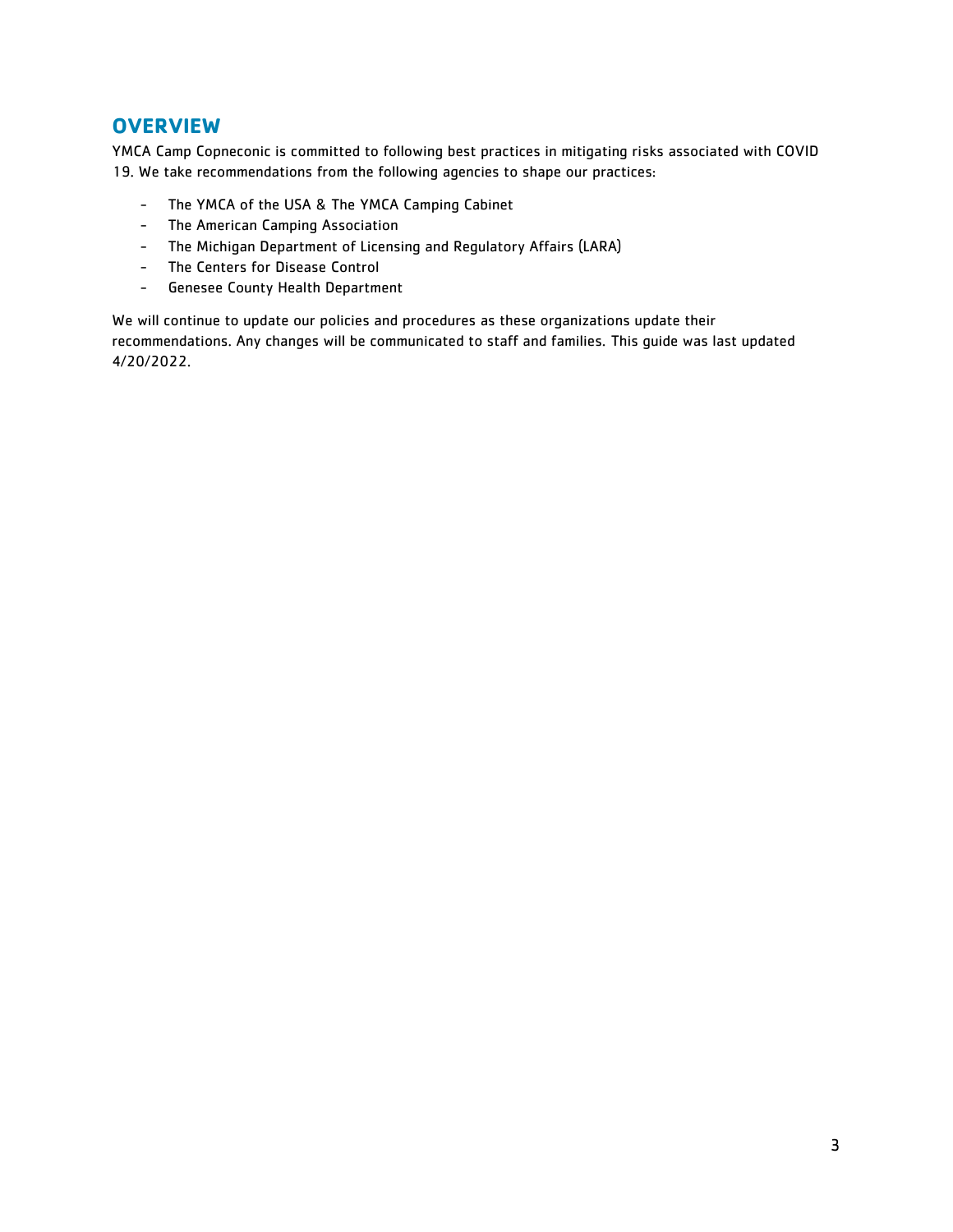# <span id="page-3-0"></span>**OVERVIEW OF COVID-19 MITIGATION STRATEGIES**

YMCA Camp Copneconic is committed to maintaining a safe and healthy environment for Camp. To this end, we will follow these general guidelines to maintain safe operations:

- Camper Cohorting
	- $\circ$  Campers will be put into small groups by school staff or group leaders. We encourage schools and groups to consider the following when choosing the students to group together:
		- Keeping students in cohorts with their classroom/family/friend group
		- Keeping overnight students in cohorts with their cabin, or limiting the number of cabins mixing in groups
		- Keeping students in groups with those who sit near then in class/on the bus/in the same car while traveling to camp
- Health and Temperature Screenings
	- $\circ$  Schools/groups must conduct temperature and symptom screening as outlined below.
	- $\circ$  Staff will be screened daily for COVID-19 symptoms and will have their temperatures checked.
- Pre-Camp Testing
	- $\circ$  While not required, it is recommended that schools/groups perform pre-camp testing on their students, based on availability of tests, level of risk in their area, and level of risk in Genesee County (where camp resides)
- Mask Wearing and Physical Distancing
	- Anytime more than one group is sharing a space, physical distance will be maintained.
	- Masks will be optional for campers if the Community Level for Genesee County is in the Low to Moderate range. If Community Level is High, masks will be required when campers are in an indoor shared space.
	- Camp staff will support individuals or groups who choose to wear masks outside of when they're required.
- Increased Cleaning & Sanitizing
	- $\circ$  Camp has developed robust cleaning protocols to clean frequently touched surfaces at least daily.
	- o Camp will create a culture of hand hygiene amongst campers and staff.
- **Meals** 
	- $\circ$  Groups will be seated in the dining hall in assigned areas. We will maximize space between groups to the greatest amount possible. Meals will be served buffet style.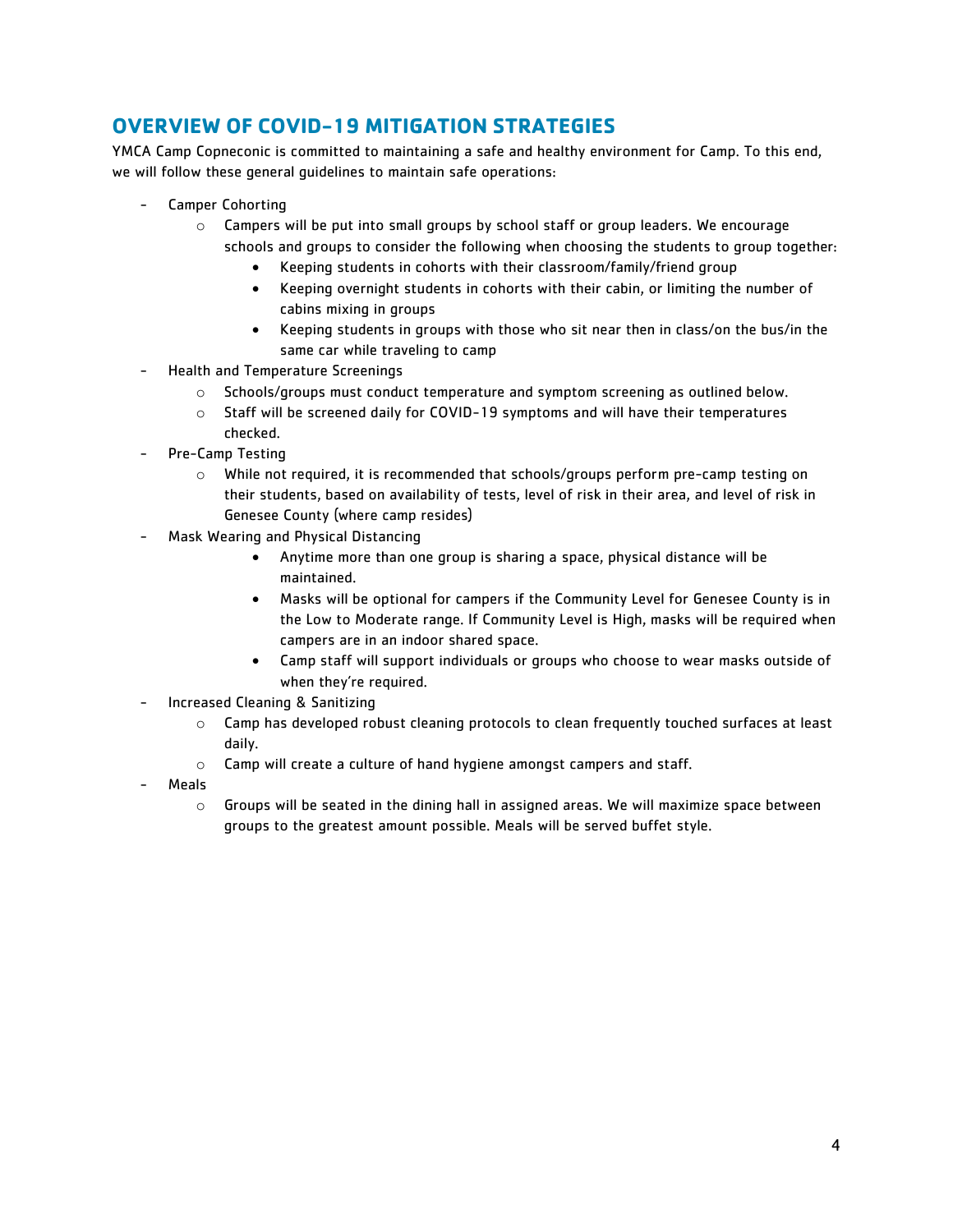# <span id="page-4-0"></span>**RESPONDING TO A POSSIBLE OR CONFIRMED CASE OF COVID-19**

- Sick individuals will be immediately separated from all other campers and staff and either sent home or to a healthcare facility, depending on how severe their symptoms are. School staff/ group leaders are responsible for transporting a child to a healthcare facility if necessary, and will contact families when necessary.
- If a camper cannot be picked up immediately, they will be isolated in the Health and Wellness Center. Campers will remain under school staff supervision until parents/guardians arrive.
- Sick individuals will wear a cloth face covering.
- Staff who begin to feel ill during camp will be sent home.
- If someone becomes symptomatic at camp, staff will contact the Genesee County Health Department to report exposure and determine next steps.
	- o The Health Department will provide guidance regarding how to determine who should be considered a close contact and who should be sent home.
	- $\circ$  Campers determined by the Health Department to have been in close contact will not be allowed to stay at camp. They will be required to remain at home until they've received two negative COVID tests or 14 days have passed without symptoms.
	- o All campers and staff exhibiting COVID-like symptoms will be isolated in the Health and Wellness Center.
- If a camper, staff member, family member, or visitor to camp becomes ill, camp will contact the Genesee County Health Department and Michigan LARA for next steps.
- Staff and families are **required** to report to camp if they become symptomatic or receive positive COVID-19 test results.
- Camp staff will notify school staff if a staff member who interacted with their group has a confirmed or suspected case of COVID-19 and will share as much information as possible without violating the privacy of the individual.
- School staff/ group leaders will contact Camp if a student who attended camp has a confirmed or suspected case of COVID-19 and will share as much information as possible without violating the privacy of the individual.
- If an individual in a shared area is identified with a positive test for COVID-19, leaves camp experiencing a fever greater than  $100.4^\circ$ , or demonstrates COVID-like symptoms, that area will be closed until it is cleaned and disinfected.

## <span id="page-4-1"></span>**CONTACTING CAMP**

Parents/Guardians should report possible illness to school staff if anyone in their household shows symptoms or has tested positive for COVID-19. Please contact the school **before bringing your child to camp** so that they can assess whether the child must remain isolated.

To reach camp staff:

During Camp Hours (Monday-Friday, 8 AM – 5 PM):

**810-629-9622 – ask for THOMAS**

Outside Camp Hours

**810-730-0229**

Camp is required to have a Point of Contact Adult onsite during operations. This person is THOMAS BAWDEN. Thomas has a thorough understanding of the signs/symptoms of COVID-19, Camp's preparedness and response plan, and the Camp Health Service Policy. Thomas can be reached at the numbers listed above.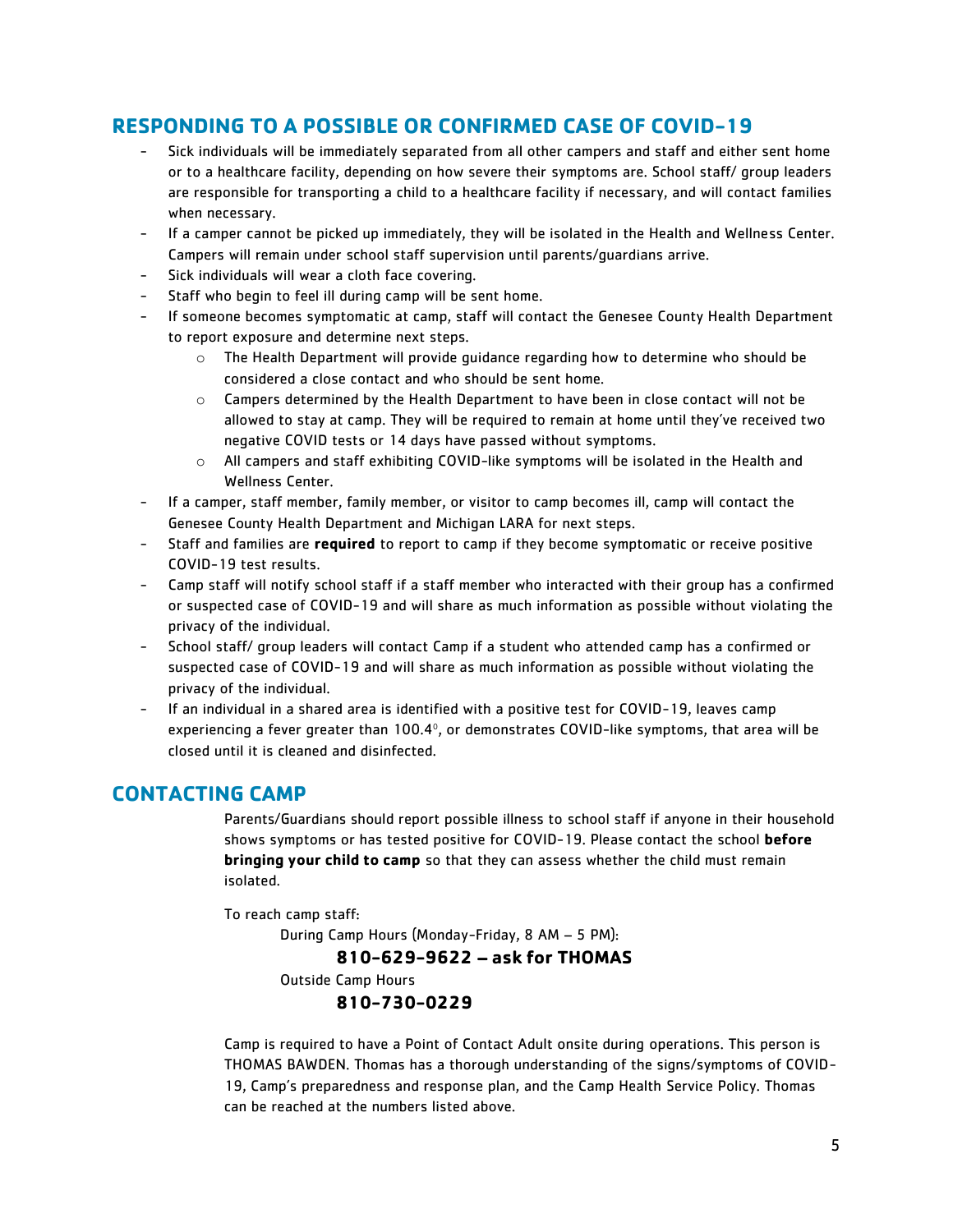# <span id="page-5-1"></span><span id="page-5-0"></span>**COVID-19 HEALTH SCREENING**

Before arriving at camp, school staff/group leaders will screen campers for COVID-19 symptoms.

#### **CAMPER SCREENING**

School staff/ group leaders must perform the following screenings:

- Temperature check
	- Campers with a  $100.4^\circ$  or higher fever will not be allowed at camp.
- Symptom Check
	- School staff/ group leaders will review a list of COVID symptoms with campers' families. Any campers exhibiting symptoms will not be allowed to stay at camp. These symptoms include:
		- Feverish
		- Loss of Taste or Smell
		- Sore Throat
		- Shortness of Breath
		- Diarrhea
		- Chills
- Cough
- Headache
- Nausea or Vomiting
- Muscle Aches without recognized cause
- School staff/ group leaders must ask campers if they've felt unwell in the last 3 days and if they're feeling well today. Any campers exhibiting symptoms will not be allowed to stay at camp.
- Visual Check
	- School staff/ group leaders must perform a visual check of the camper for signs of illness, including:
		- Flushed cheeks
		- Rapid or difficulty breathing
		- **Fatique**
		- Extreme fussiness
	- Campers exhibiting symptoms will not be allowed at camp.
- Contact Check
	- Campers' families must be asked if their child has been in contact with a person who has or is suspected to have COVID-19 within the last two weeks. If they have, campers will not be allowed at camp.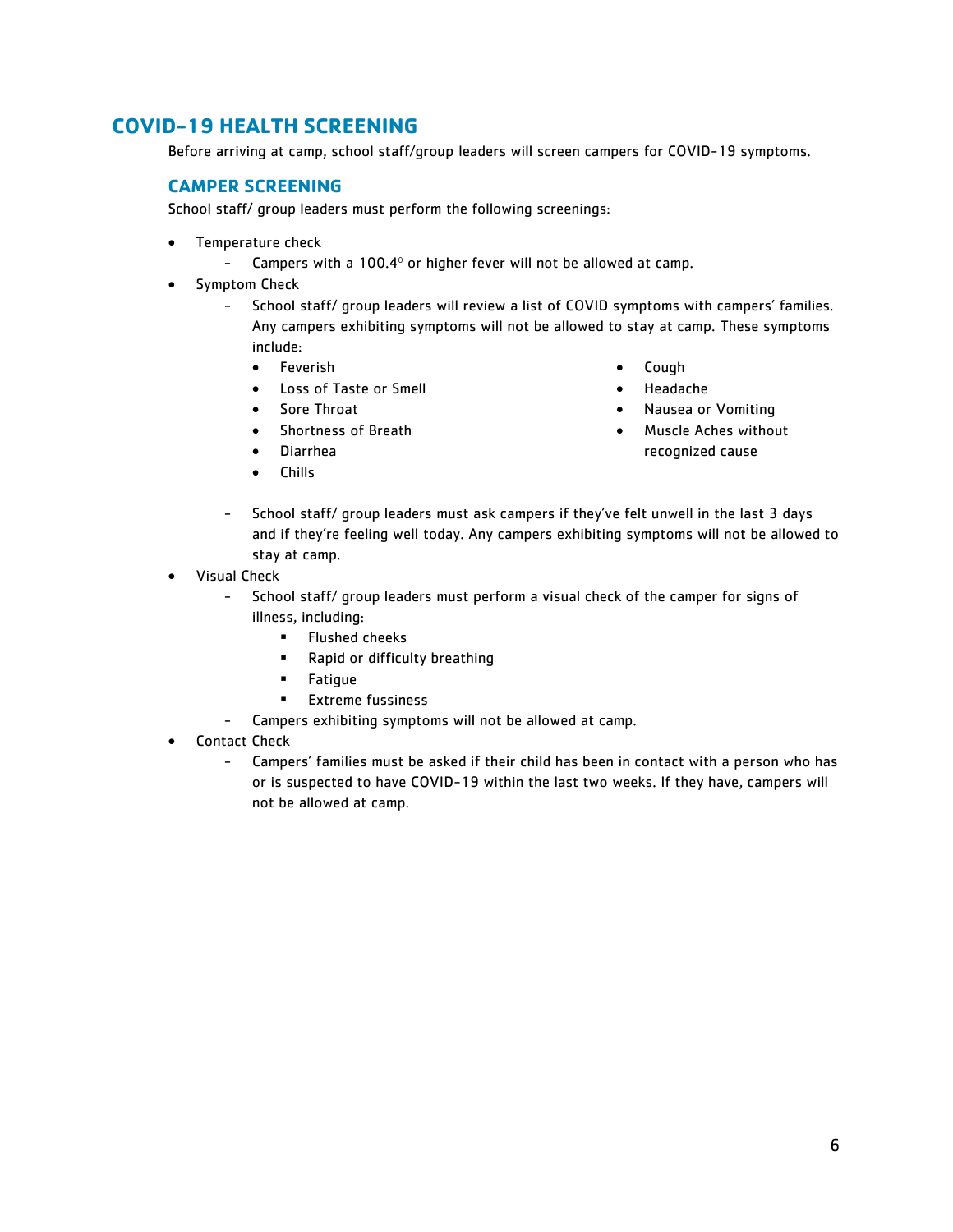#### <span id="page-6-0"></span>**STAFF SCREENING**

Daily, Camp staff will perform self-checks before interacting with children. Their checks will include the following:

- Temperature Checks
	- Staff with a temperature above 100.4<sup>°</sup> will not report to work, or will be required to leave work and remain off site.
- Symptom Checks
	- Staff demonstrating any COVID symptoms will not report to work, or will be required to leave work and remain off site.
- Contact Checks
	- Staff who have had close contact and/or live with any person having a confirmed COVID diagnosis or a person displaying COVID-19 symptoms will follow CDC guidance on whether to isolate, quarantine, or increase mask usage.

#### <span id="page-6-1"></span>**RETURNING TO WORK**

#### **If a staff member does not feel well and/or feels ill:**

Daily, Camp staff will perform self-checks before interacting with children. Their checks will include the following:

- Temperature Checks
	- Staff with a temperature above 100.4<sup>°</sup> will not report to work, or will be required to leave work and remain off site.
- Symptom Checks
	- Staff demonstrating any COVID symptoms will not report to work, or will be required to leave work and remain off site.
- Contact Checks
	- Staff who have had close contact and/or live with any person having a confirmed COVID diagnosis will follow CDC guidance on whether to isolate, quarantine, or increase mask usage.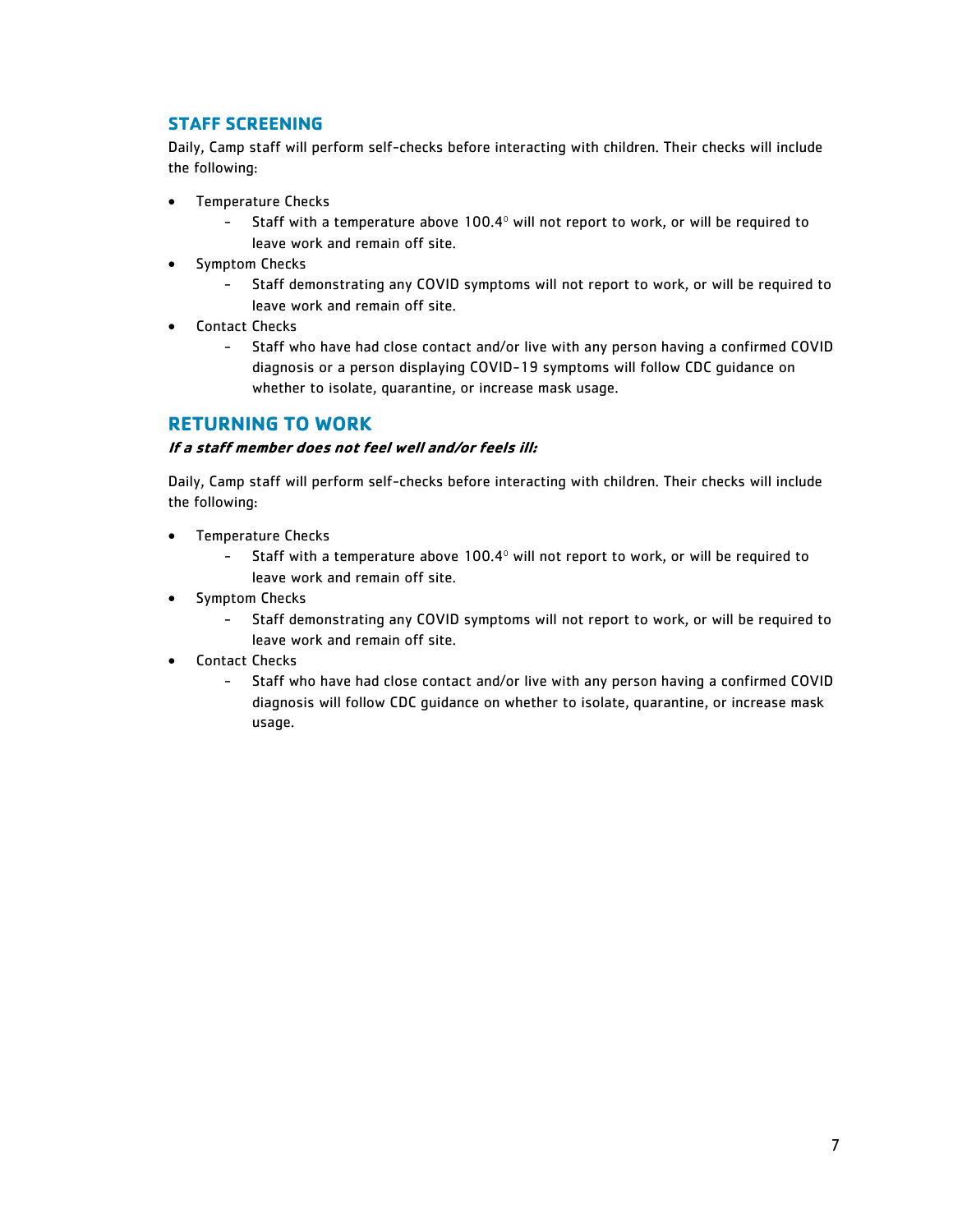# <span id="page-7-0"></span>**CAMP ORIENTATION (GIVEN BY CAMP HOST)**

Camp staff will give a brief orientation to every group upon their arrival at camp. They will include the following information when they welcome your group:

- Introduce yourself as the Group Host. You will be here to let the group know when to be places, where to be and also to answer questions and help if the group needs anything.
- Tell the kids about "Give Me Five" and how it works. (Encourage them to practice and remind them, the longer it takes, the more time they take away from activities.)
- Explain how the schedule works and where their group's meeting spot is.
- Explain the rules surrounding COVID Safety
	- o Keep 6' distance whenever possible
	- o Explain that while masks aren't required, campers, chaperones and camp staff will be supportive of an individual's choice about whether or not to wear a mask.
	- o Stay with your group
	- o Wash your hands frequently.
		- Before eating ■ After eating

Before using shared equipment

▪ After coughing or sneezing

- After using shared equipment
- During breaks they may use the restroom in the Dining Hall, but need to take a chaperone and a buddy with them.
- Also let the kids know that they should meet in this spot before each meal. Tell them that you will meet them at their spot and dismiss them into the dining hall.
- Next, take the group on a verbal tour around camp.
	- $\circ$  The Lake: Let the kids know that they should not be on the lake unless it is their assigned time and they have a Copneconic lifeguard with them. They should stop at the cement bricks and not go past them.
	- o The Bell: Explain that the bell is part of camp's emergency system and will only ring if we need to alert the whole camp to an emergency.
	- $\circ$  The Totem Pole: Explain that they may take group photos in front of it, but it is not to be used as a climbing structure.
	- o The Red Wood Chips: Explain to the students that the red wood chips in front of the Dining Hall are off limits and students should walk around the rocks when entering or exiting the Dining Hall.
- Go over the Buddy System: No one is to ever wander around camp on their own. If a student needs to go to the restroom or their cabin, they need to take a chaperone, and a buddy. If it's during an activity, they also need to tell their Copneconic instructor.
- Dismiss each group with their instructor for the day
- Have the staff introduce themselves to their small groups on their way to their first activity.